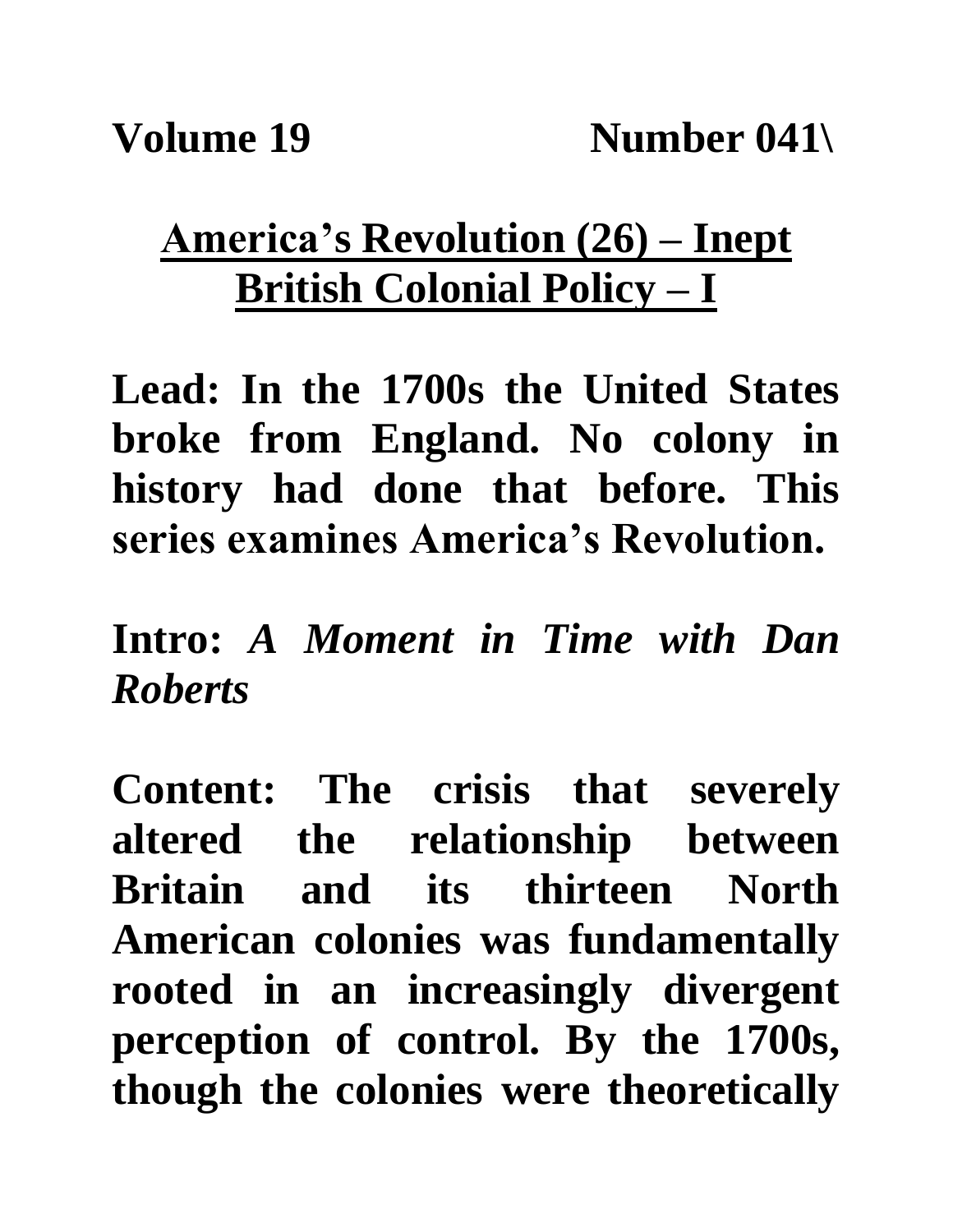**under the direction of Britain, the reality was that all of them were largely independent in the way they conducted their own social, political, economic and religious life. They were, to paraphrase the words of sociologists Beatrice and Sydney Webb, virtually autonomous. Distance was too great and effective governmental communication too deficient to permit a closely held control of colonial affairs. Britons may have thought they played the dominant role in the cross-Atlantic relationship, but that was a snare and a delusion. Americans may have not reached the point where they defined this circumstance as independence, but within 12 years after the end of the French and Indian War in 1763, a powerful plurality of**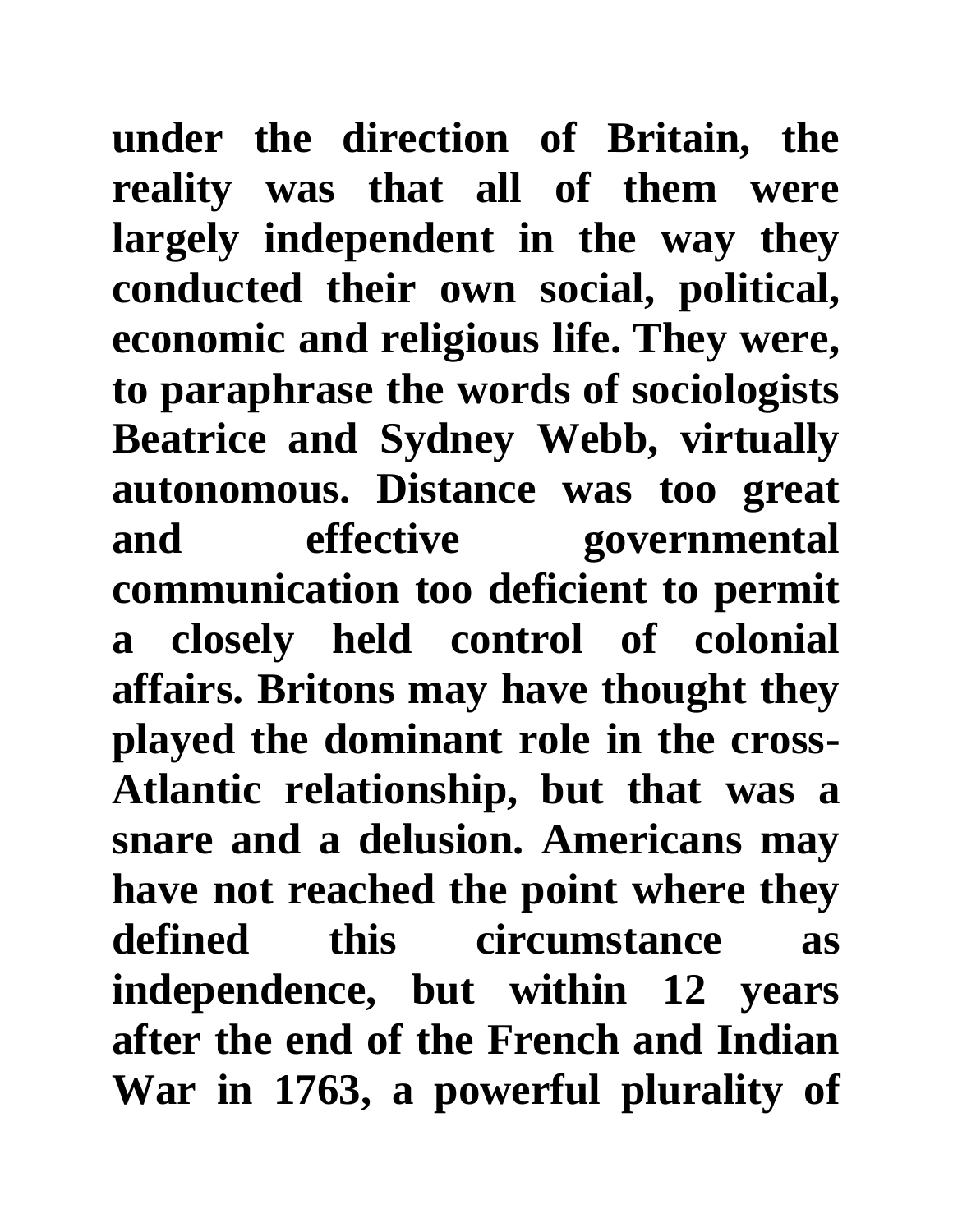**the colonists would embrace independence as a reality, and Britain's sclerotic response made things worse.**

**One of the major problems was that Britain was very, very late in figuring out how to run the colonial enterprise. Hypothetically, all the colonies were under the guidance of the Crown, but London never figured out how to make that work very well. For more than a century the colonies were left to their own devices and in order to survive had to come up with solutions that were pretty much locally devised and administered. Until much too late in the game London signaled confusion and ineptitude with direction coming from everywhere - the Privy Council,**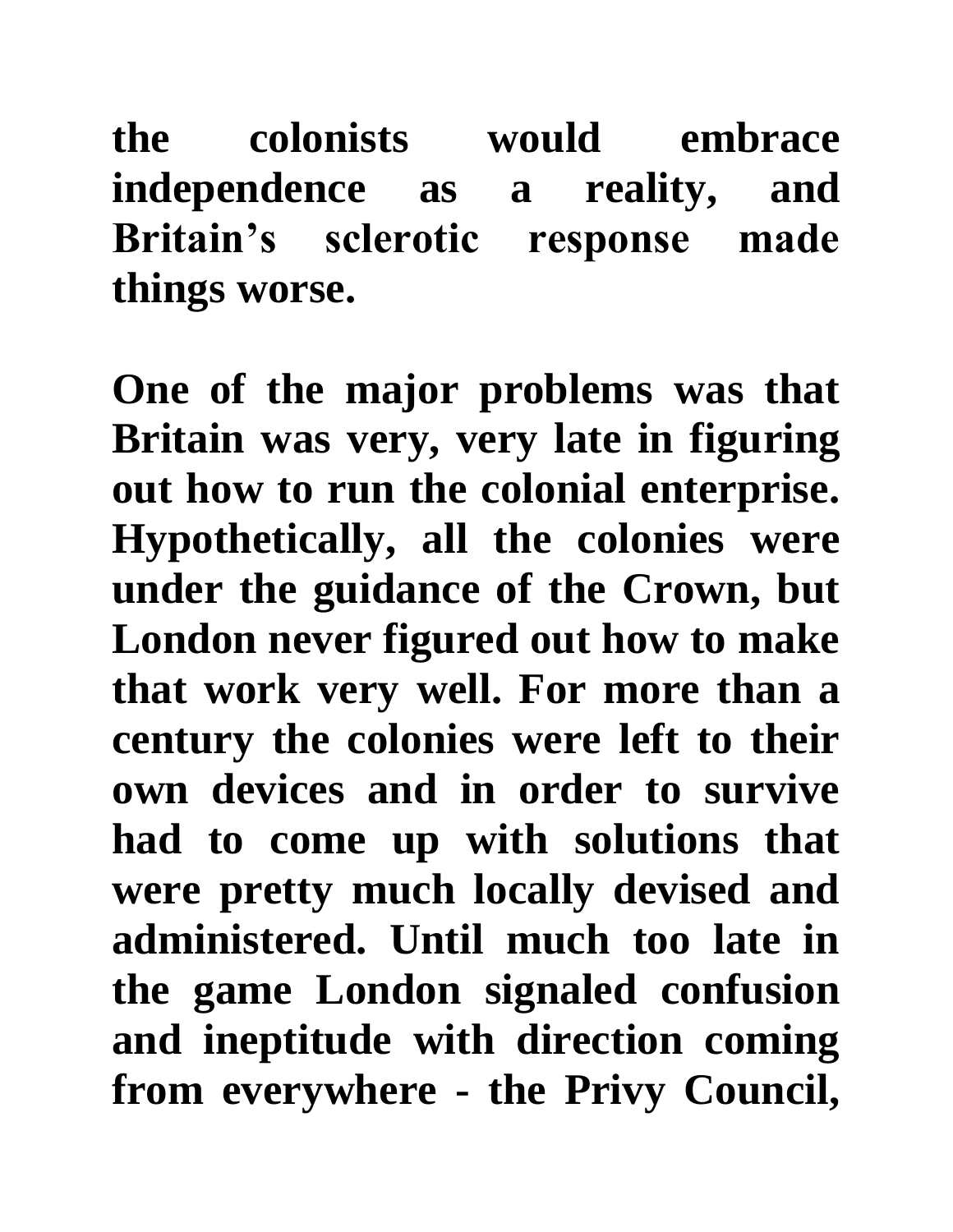**the Secretary of State for the Southern Department and the Board of Trade. Therefore, the colonies did what they wanted to do and when Britain tried to clamp down and engage the mechanism of control they suddenly realized they had a Revolution on their hands. Next time: Inept exercise of control.**

## **At the University of Richmond's School of Professional and Continuing Studies, I'm Dan Roberts.**

## **Resources**

- **Brooke, John.** *King George III.* **New York, NY: Constable Publishing, 1972.**
- **Dickerson, Oliver Morton.** *American Colonial Government, 1696-1765.* **Cleveland, OH: A.H. Clark Company, 1912.**
- **Higgenbotham, Don.** *The War of American Independence.*  **Bloomington, IN: Indiana University Press, 1971.**

**Middlekauff, Robert.** *The Glorious Cause: The American*